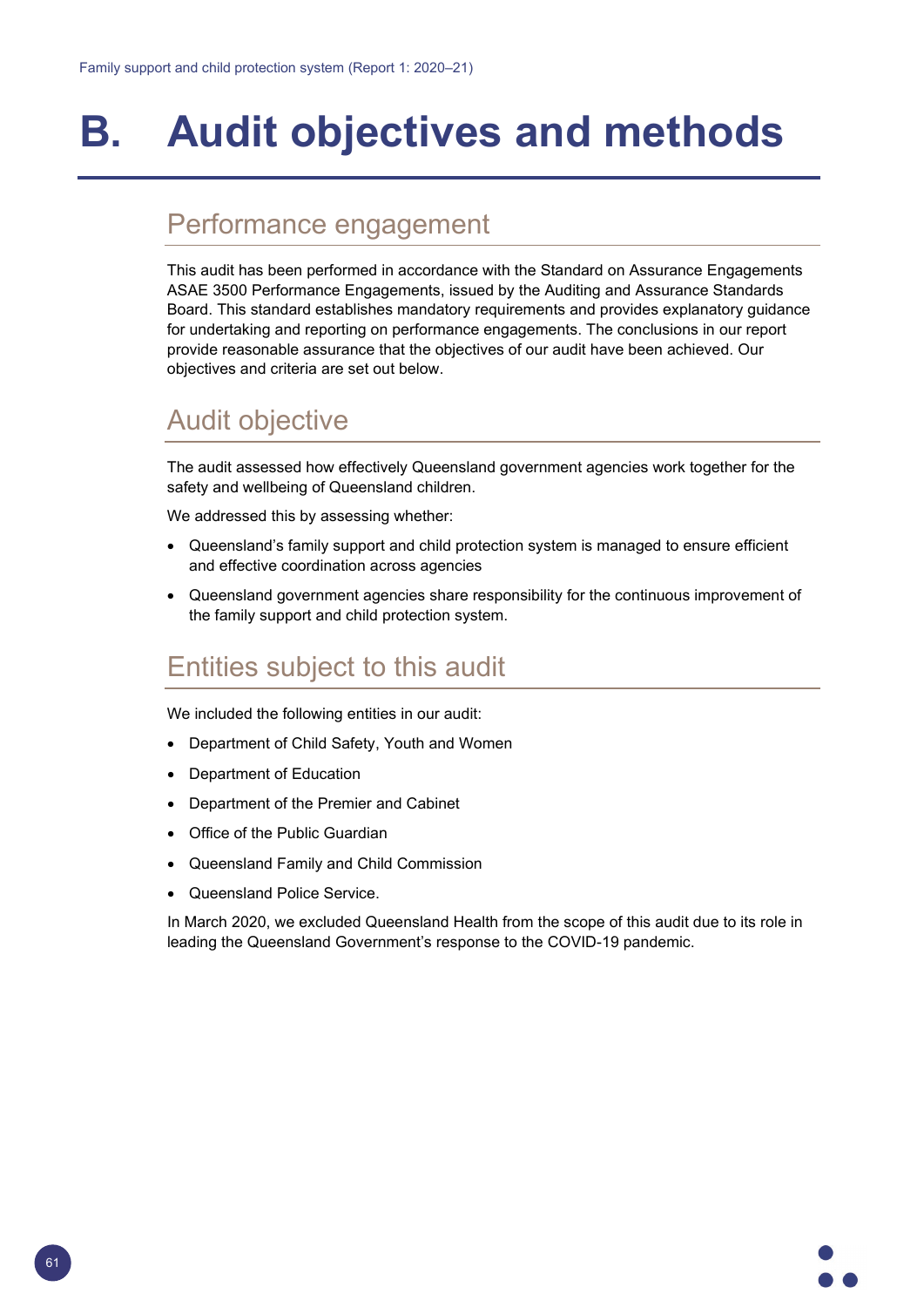# Audit approach

### Field interviews

We conducted interviews with key people, staff, and stakeholders from across the family support and child protection system. This included, but was not limited to:

- Department of Child Safety, Youth and Women executive management group, executive director and director of strategy and delivery performance, director and manager of family safety and wellbeing, regional directors and managers, child safety officers at regional intake services and service centres, and ongoing intervention officers
- Department of Education's director of investigations, performance and conduct; director of student protection; and student protection principal advisors
- Department of the Premier and Cabinet, Deputy Director-General, executive director, director, social policy officer, principal adviser, and program manager
- Queensland Family and Child Commission chief executive officer and principal commissioner, deputy commissioner, executive directors, directors, and other officers
- Queensland Police Service Child Protection and Investigation Unit investigators and representatives from the Child Abuse and Sexual Crime Group
- Queensland Health's Communicable Disease Branch and Child Protection Unit staff
- various family support service providers and their staff.

#### Document review

We obtained and reviewed relevant documents from the entities involved in the audit. We reviewed relevant legislation, organisational reviews and evaluations, strategic plans, performance reports and indicators, guidelines, case files, and correspondence. We sought advice from the entities regarding the status of recommendations from the Carmody Inquiry. We did not perform an independent assessment to validate the status of these recommendations.